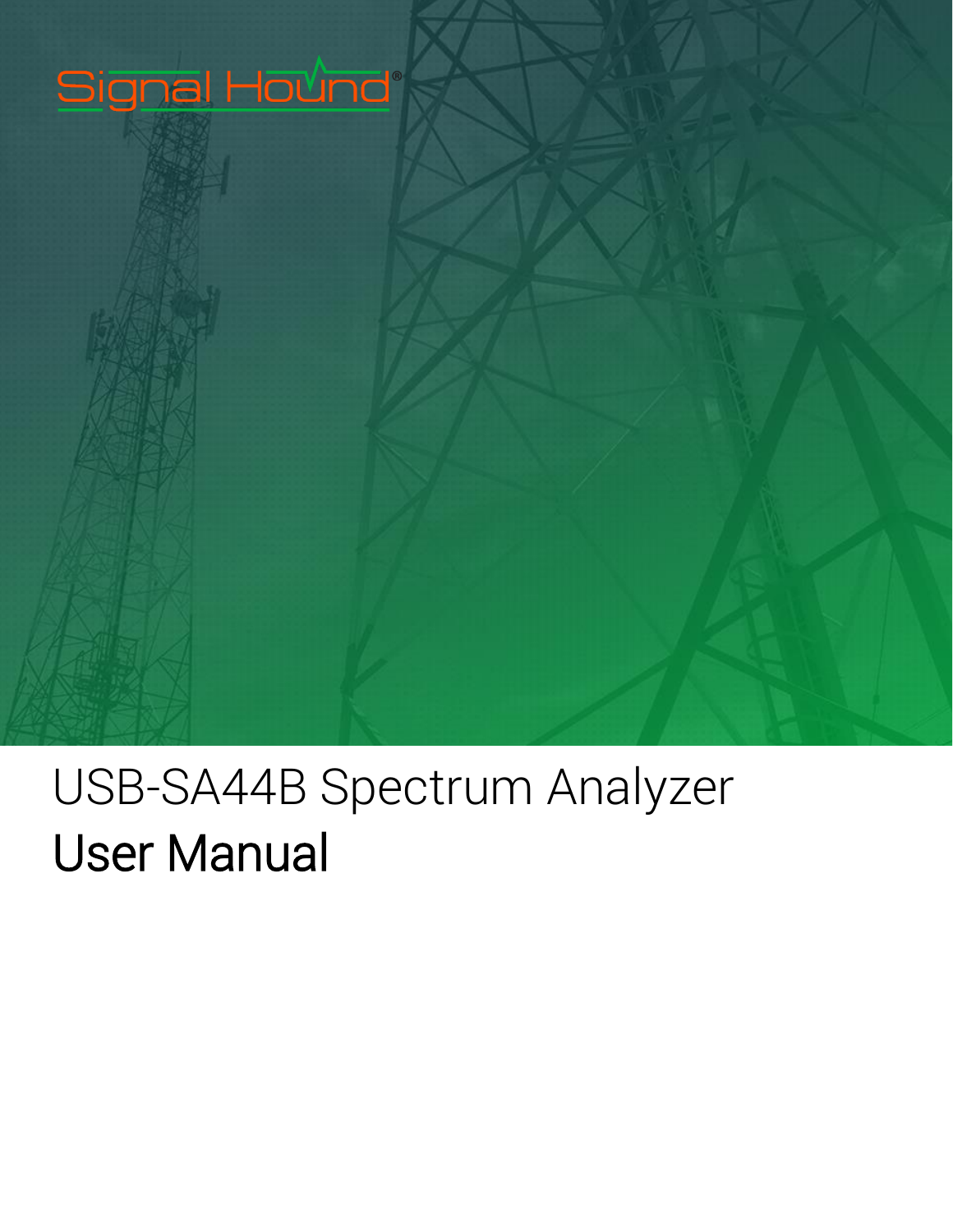#### **Signal Hound USB-SA44B User Manual**

Published 6/24/2019 2019, Signal Hound 1502 SE Commerce Ave, Suite 101 Battle Ground, WA Phone 360-217-0112

This information is being released into the public domain in accordance with the Export Administration Regulations 15 CFR 734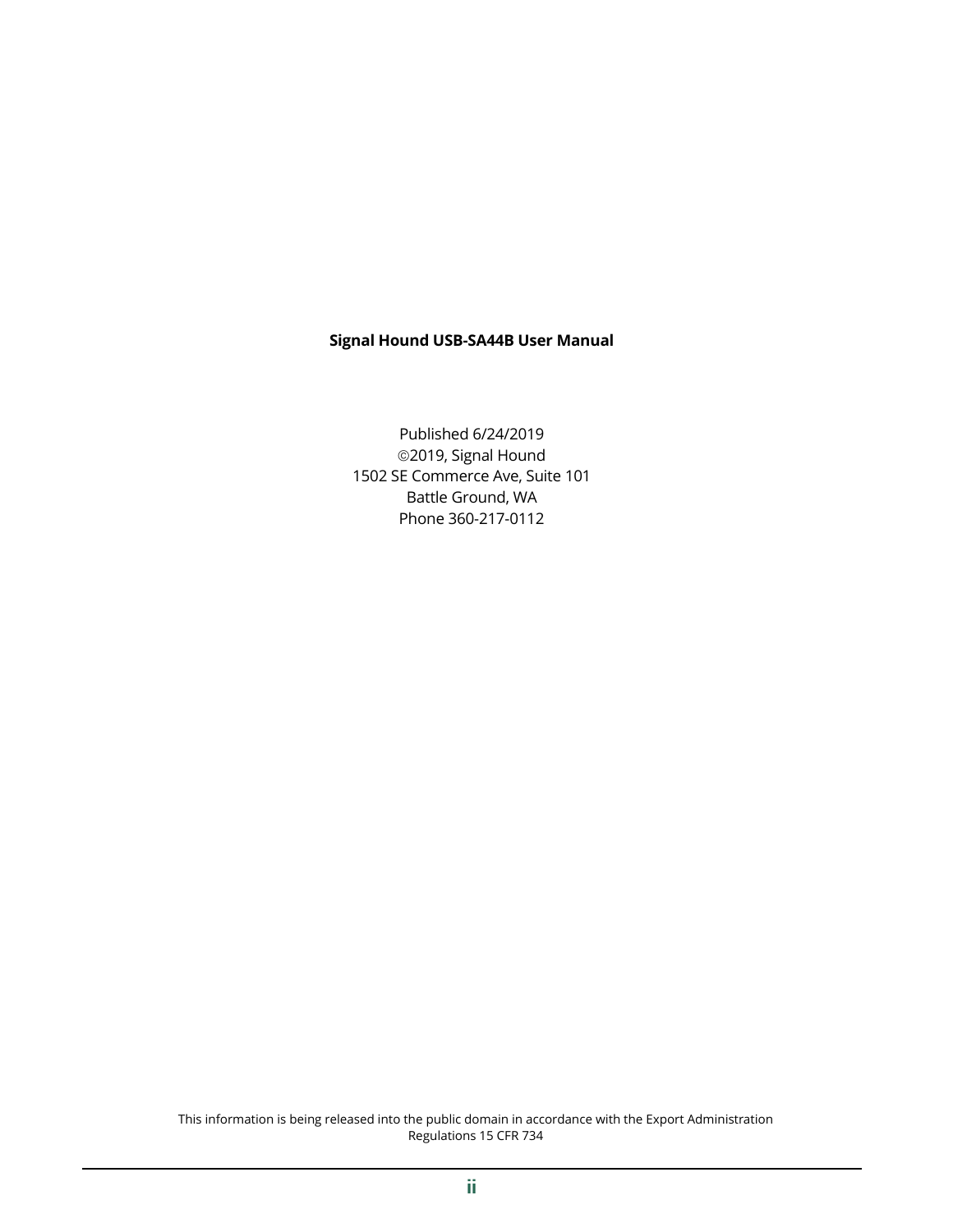# Contents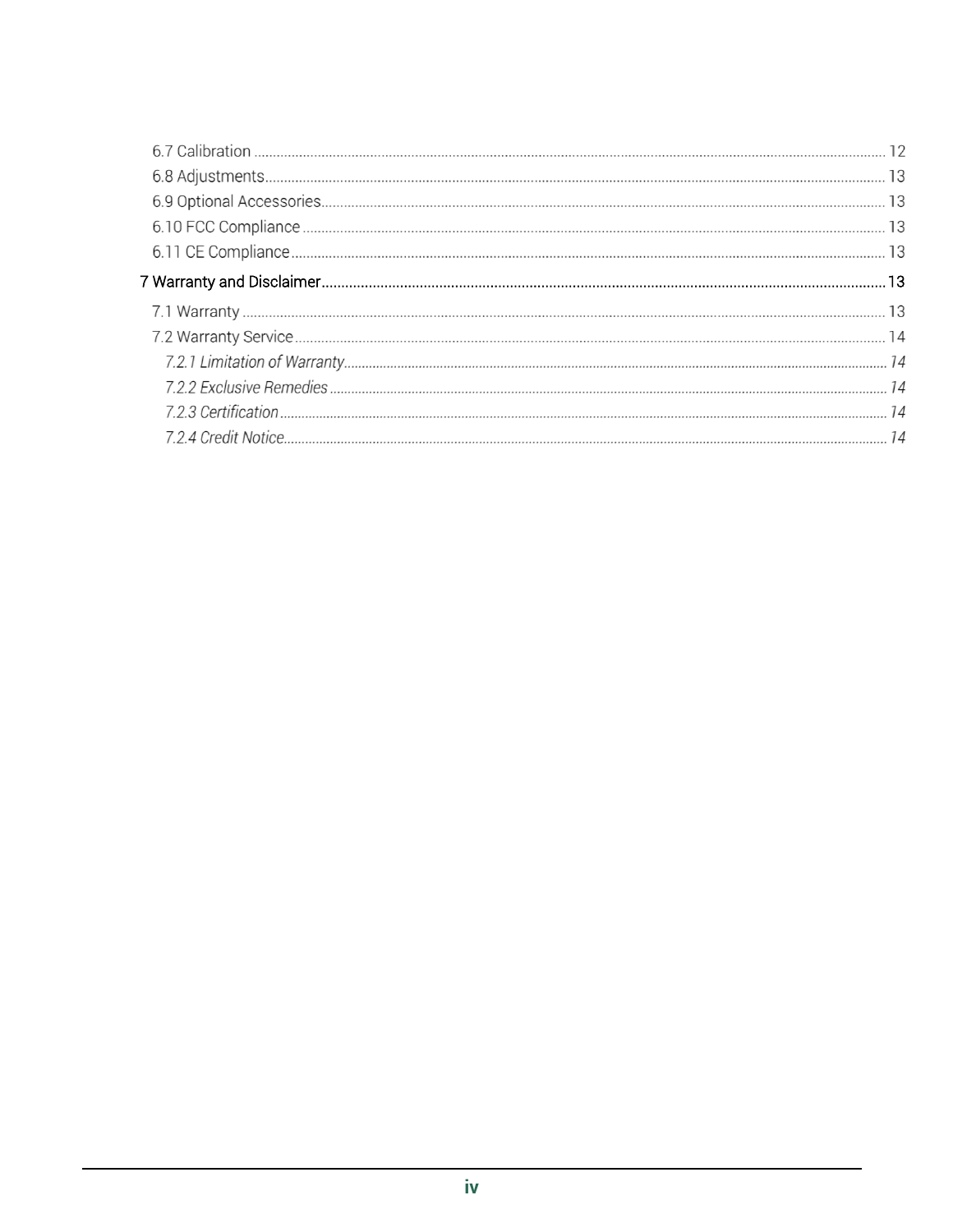# <span id="page-4-0"></span>1 Preparing for Use

*Unpacking your Signal Hound and Installing Software*

The Signal Hound USB-SA44B is a USB-based 1 Hz to 4.4 GHz economy spectrum analyzer and measuring receiver with an RF preamplifier. Using recent innovations in RF technology, the Signal Hound has the sensitivity, accuracy and dynamic range you'd expect in a unit many times its cost. The Signal Hound is powered from the USB cable, eliminating the need for a separate power supply. Measuring less than 8 inches long and weighing only ten ounces, the Signal Hound can be used virtually anywhere!



## 1.1 INITIAL INSPECTION

Check your package for shipping damage before opening. Your box should contain a USB cable, a CD-ROM, and a Signal Hound USB-SA44B.

# 1.2 SOFTWARE INSTALLATION

The Signal Hound is operated from a Windows®-based PC using our Spike™ application software.

The Signal Hound software and drivers are compatible with 64 and 32-bit Windows® 7/8/10 operating systems\*. 64-bit Windows operating systems are recommended. You must have a computer with at least 500 MB of free disk space, 4 GB of RAM, and USB 2.0 support. An Intel® Core i3 or equivalent is recommended. **For serial numbers below 21000000, an internet connection is required the first**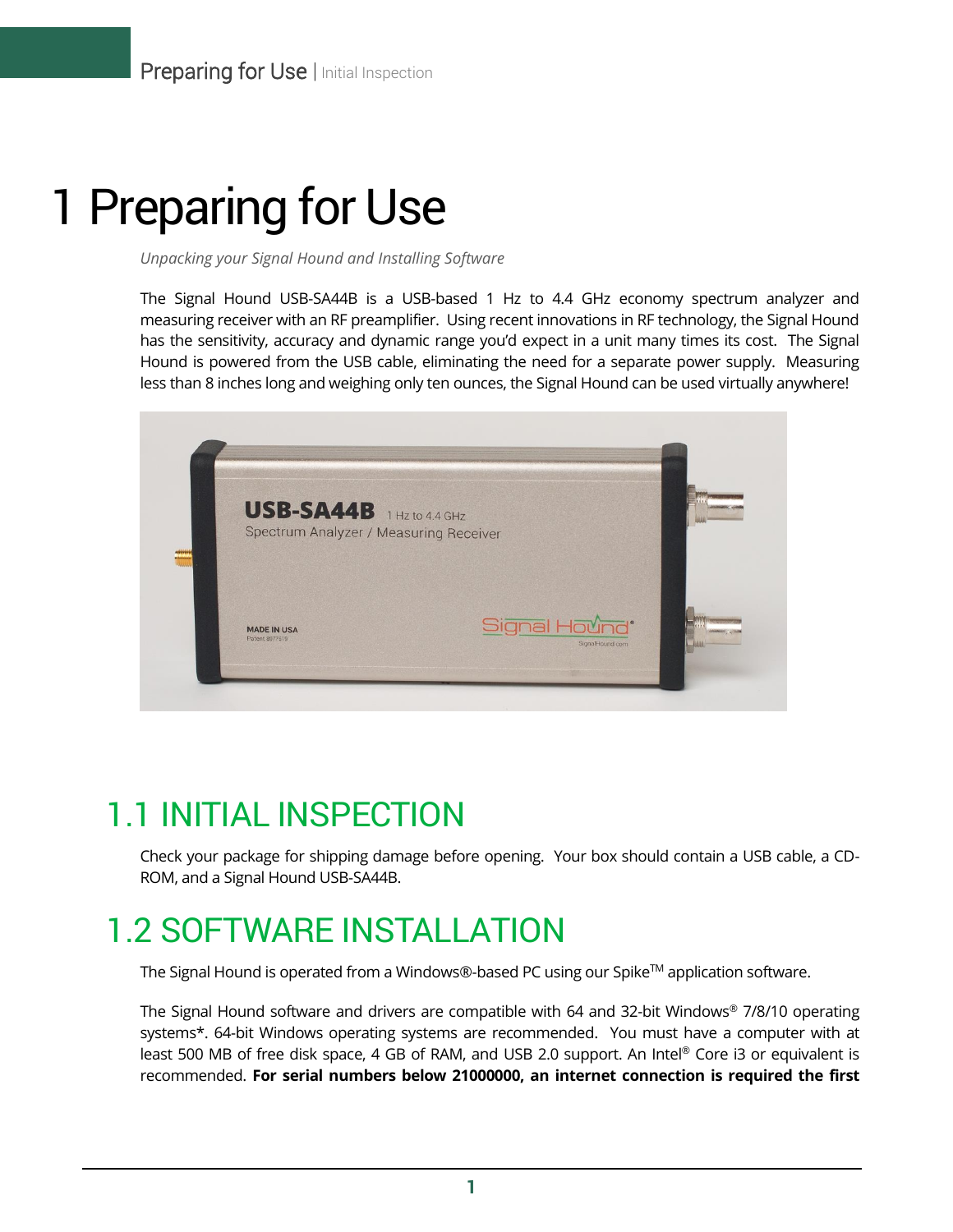time you launch the software. See the Spike™ software manual for additional installation instructions and software features.

Legacy software is available for 32-bit operating systems. Contact [support@signalhound.com](mailto:support@signalhound.com) for further information.

*(\* We do not recommend running the SA44B in a virtual machine (i.e. Parallels/VMWare/etc.))*

# <span id="page-5-0"></span>2 Getting Started

*Learn about the features of your USB-SA44B Signal Hound Spectrum Analyzer* 

## 2.1 FRONT & REAR PANELS



The **front panel** includes a 50Ω SMA RF input. Do not exceed +20 dBm or damage may occur. A **READY / BUSY** LED flashes orange each time a command from the computer is processed.

The **rear panel** has three connectors:

1) 10 MHz Reference input, automatically detected after each sweep completes. Use a clean 10 MHz reference with >0 dBm level. +13 dBm is recommended.

2) A USB type B connector. Connect to your PC using the included USB cable.

3) A multi-purpose BNC connector. This may be used as a Self Test Signal output, a Tracking Generator Sync signal, or a TTL/CMOS trigger/sync in some legacy modes. The Signal Hound software

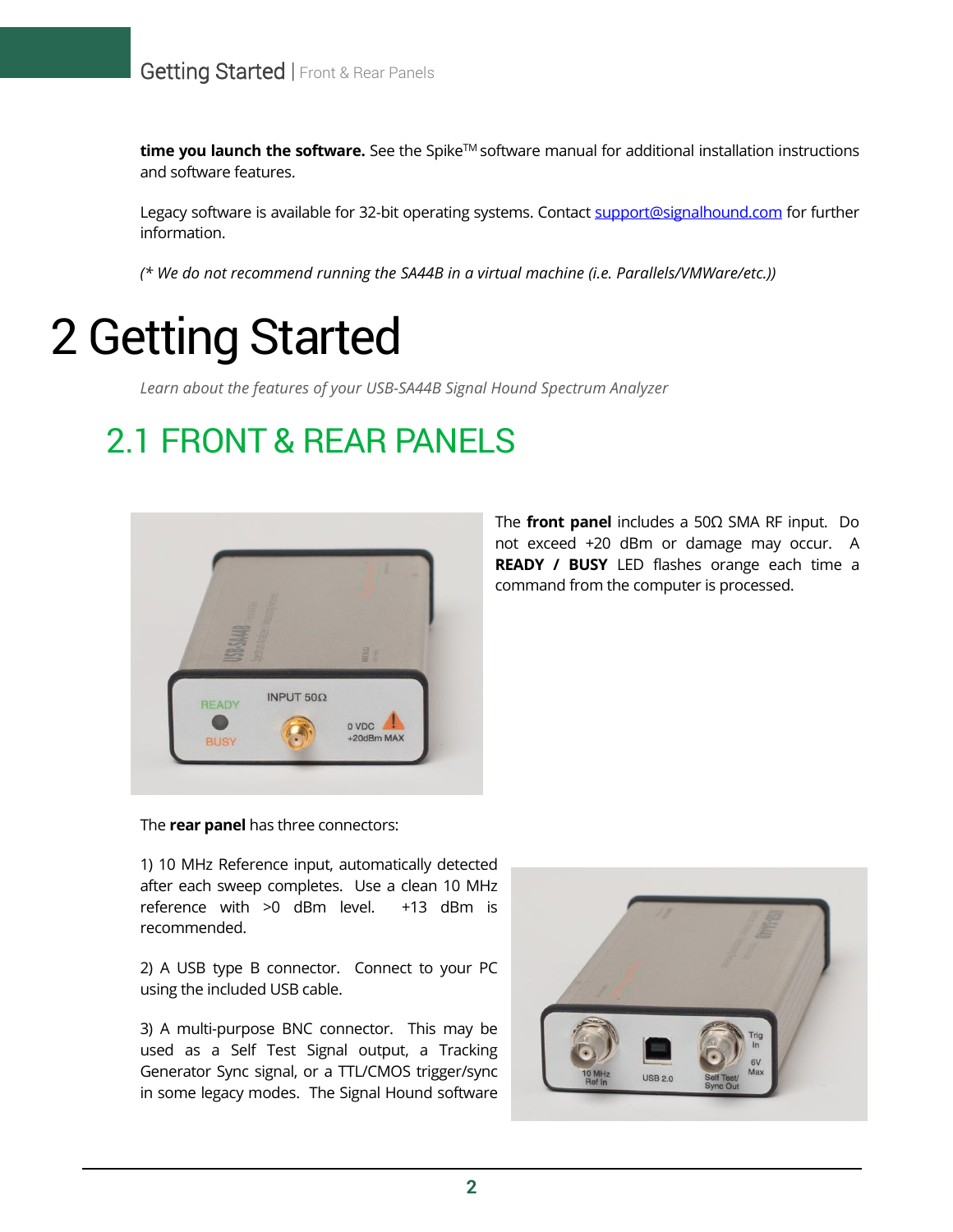Getting Started | Front & Rear Panels

controls the function of this BNC. It defaults to unused / no output.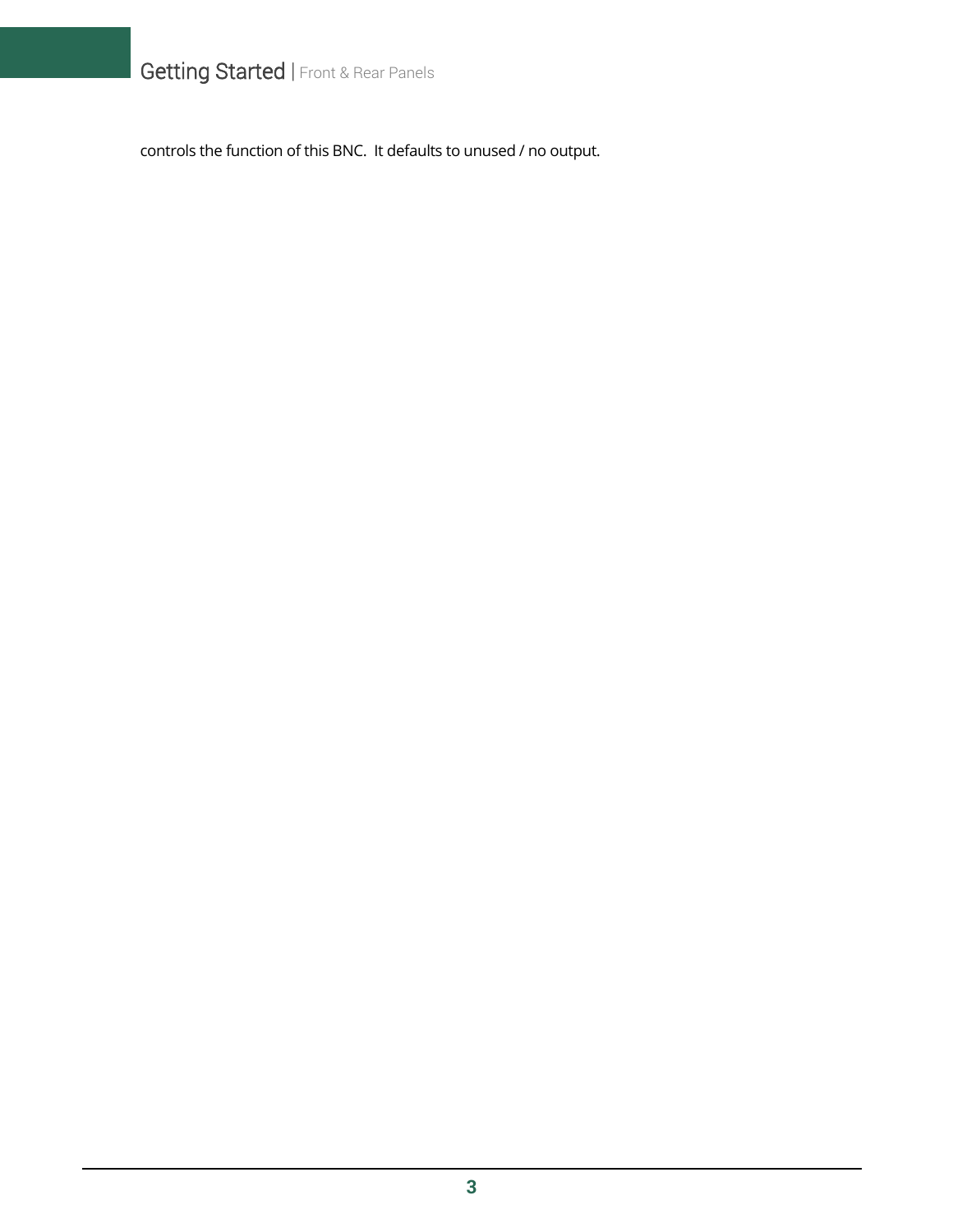# 2.2 MEASUREMENT CAPABILITIES

The Signal Hound is capable of making a wide range of measurements, with resolution bandwidths from less than 1 Hz to 250 kHz. The internal I/Q demodulator captures up to 2 Megabytes of information each second, with a hardware-limited bandwidth of 250 KHz. Sweeps with spans greater than this are actually a combination of many smaller sweeps, mathematically combined to reject image and spurious responses.

### 2.2.1 Image and Spur Rejection in Swept Mode

The USB-SA44B does not have hardware-based image rejection, instead relying on a software algorithm to reject image responses. The algorithm mixes the incoming RF with two distinct local oscillator frequencies, typically spaced by 21.4 MHz and up to 100 milliseconds, and rejects responses not present in both. This algorithm has some limitations:

- 1. A signal must be present for both captures to be displayed. Pulsed or swept signals, which do not stay at any given frequency for this duration, will be rejected as potential image or spurious responses.
- 2. An analog modulation envelope may be clipped, since certain frequency components of the modulation envelope may not be present at both times. Most digital modulation tends to spread energy evenly across its bandwidth and is relatively immune from this effect.
- 3. Two RF input signals, spaced by 42.8 MHz, will generate a spurious response halfway between the two RF input signals. This spurious response will not be present when a 200 kHz span is selected. Broadband signals which exceed 42 MHz cannot be accurately measured with the USB-SA44B because of this effect.

Disabling image rejection will allow pulsed and swept signals to be displayed, and will not clip modulation, but image and spurious responses may be a major problem for some measurements. If your application requires hardware-based image rejection, consider our BB60C.

Wide sweeps of strong signals, especially at frequencies above 1 GHz, may have noticeable fractional-N spurs. To avoid these spurs, set your span to 200 kHz or less. In this narrowband mode, the incoming signal is mixed using two distinct local oscillator frequencies with different frac-N modulus settings, to two distinct intermediate frequencies, such that fractional-N spurs are completely masked out.

### 2.2.2 Real-Time Mode

The USB-SA44B can continuously stream up to 250 kHz of spectrum to the Spike™ software running on your PC or laptop. Real-time mode displays this stream of data in the frequency domain.

For modulated signals not exceeding 250 kHz bandwidth, real-time mode is recommended, as it will capture and display the modulation envelope using overlapping FFTs, showing you an accurate representation of the modulation envelope. All modulation types, including pulse and short digital RF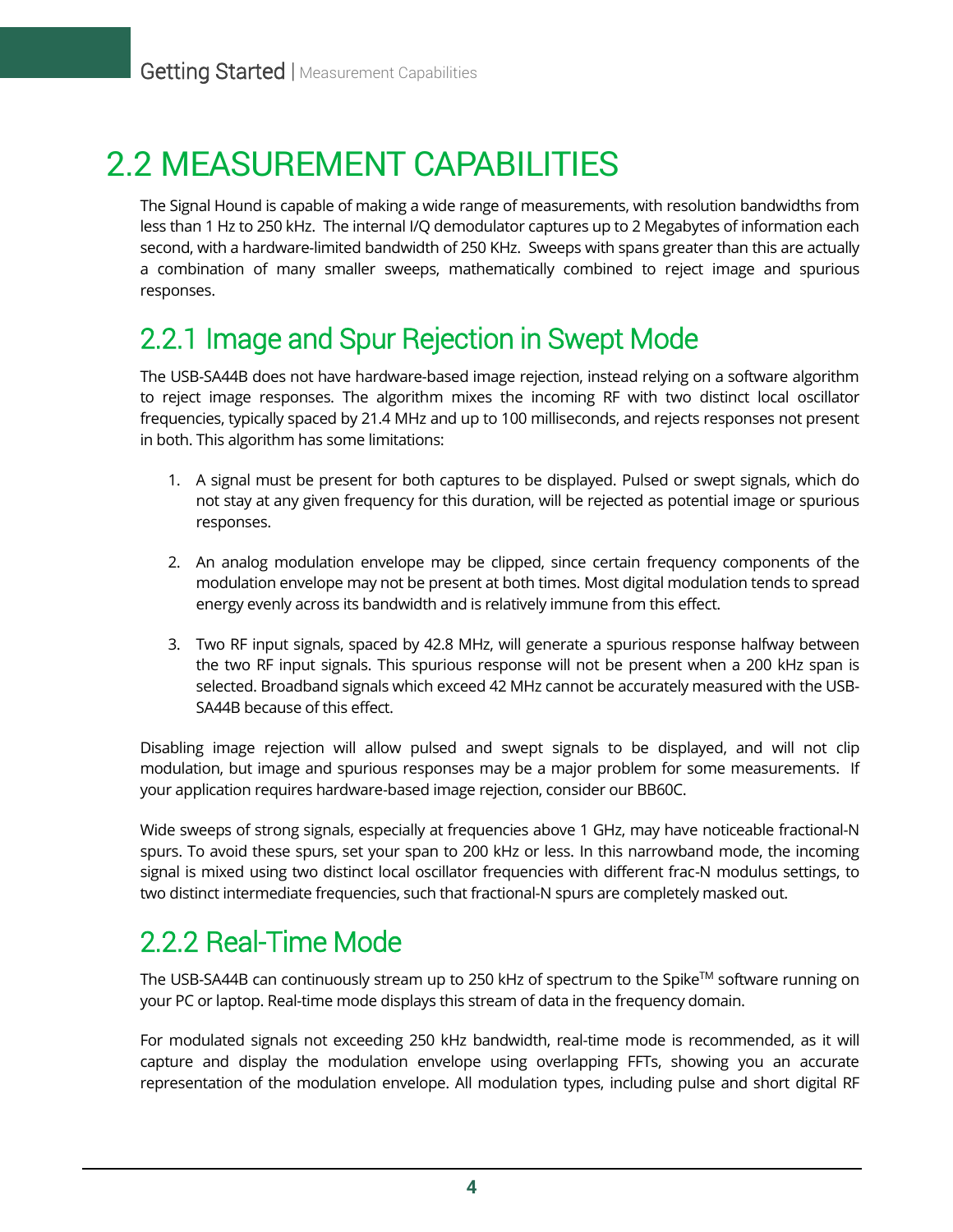packets, will be displayed accurately in this mode. Other modes will work, but modulation details may be masked out by the image rejection algorithm, and pulses and short packets may be missed entirely.

Image rejection is not available in this mode, therefore the image frequency, 21.4 MHz above the signal, will not be suppressed, and spurious responses may be present.

### 2.2.3 Zero Span Mode

For modulated signals not exceeding 250 kHz bandwidth, time-domain amplitude, frequency, and phase information, as well as several modulation measurements, are available in Zero Span mode. See the Spike<sup>TM</sup> manual for additional information. Image rejection is not available in this mode, therefore the image frequency, 21.4 MHz above the signal, will not be suppressed, and spurious responses may be present.

### 2.2.4 Attenuator, Preamplifier, Intermediate Frequency and Gain, and ADC Clock Settings

The Signal Hound switches between two intermediate frequencies, four attenuator settings, two preamplifier settings, two ADC clock frequencies, and three IF gain settings when measuring signals and performing image suppression. Unless you explicitly disable the automatic settings, the best settings for your reference level, center frequency, and span will be automatically selected. Simply select a reference level that is a few dB above the input signal level.

# 2.3 LIMITATIONS OF THE SIGNAL HOUND

### 2.3.1 RBW Limitations

The maximum resolution bandwidth (RBW) of the SA44B is 250kHz, and the minimum is 0.1Hz. There are additional restrictions on RBW depending on span and start frequency.

For spans between 201kHz and 99MHz with a start frequency above 16MHz, the RBW can be set between 30Hz and 250kHz.

For spans larger than 99MHz or sweeps that start below 16MHz, the RBW can be set between 6.5 kHz and 250kHz.

All RBWs are available for spans 200kHz or less.

Outside of these limitations, a 5MHz RBW is available through the use of an internal power detector. The power detector can only be enabled with a start frequency and span above 200MHz.

To measure wider bandwidths, the channel power utility must be used. See the Spike $^{TM}$  software manual for additional information on channel power.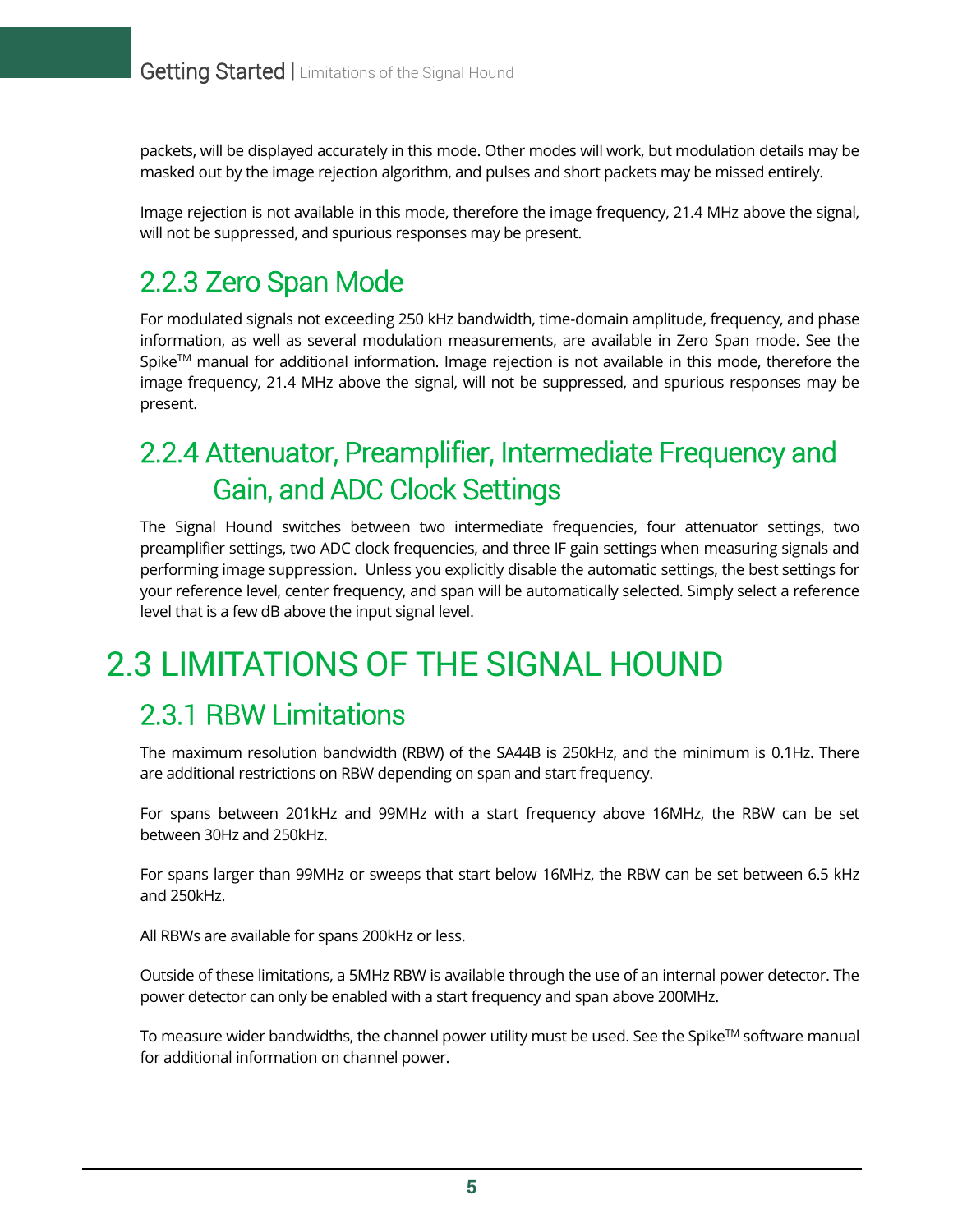A traditional 1-3-10 RBW sequence is used by default in Spike, but any RBW up to 250 kHz may be selected.

## 2.3.2 IF Feed-Through

Intermediate frequencies of 2.9 MHz and 10.7 MHz are used for all frequencies. An RF input signal near these frequencies may generate spurious responses and degrade the performance of the image rejection algorithm.

### 2.3.3 LO Leakage

A Local Oscillator signal may be observed at the RF input port, often found 10.7 MHz above the RF frequency being scanned. Typically, this level will not interfere with your measurements. If you are connecting to an antenna, set your reference level to -30 dBm to activate the preamplifier to minimize LO leakage.

### 2.3.4 Sweep Time

Sweep Time may only be set in zero span mode. In all other modes, the minimum sweep time which satisfies your RBW, VBW and span settings will be used.

### 2.3.5 Using an External Timebase

An external 10 MHz timebase my be used to improve the accuracy of frequency measurements. The level of the external timebase must be > 0 dBm. +13 dBm is recommended to achieve optimal phase noise performance. To use, simply connect the timebase to the **Ext Ref In** after connecting the USB, then select external reference in the Spike™ software.

### 2.3.6 Using Sync Out / Trigger In

A 3.3V CMOS output may be used to synchronize the USB-SA44B to the TG44A or TG124A tracking generator. Legacy software allowed some additional triggering options available for a very limited range of applications, but these have been removed to enhance the stability of our new platform. Consult the appropriate manual for additional details.

### 2.3.7 Measuring Low Level Signals

To measure low-level signals, simply set your reference level to -40 dBm or lower. This internally selects the highest sensitivity settings. Video averaging may be required for a stable amplitude reading.

### 2.3.8 Measurements near DANL

The amplitude displayed is the sum of all energy present in the IF. This includes the signal as well as noise and residual responses. Measurements of signals less than 10 dB above the noise floor will have a measurable amplitude error due to the addition of noise. To compensate for this, subtract the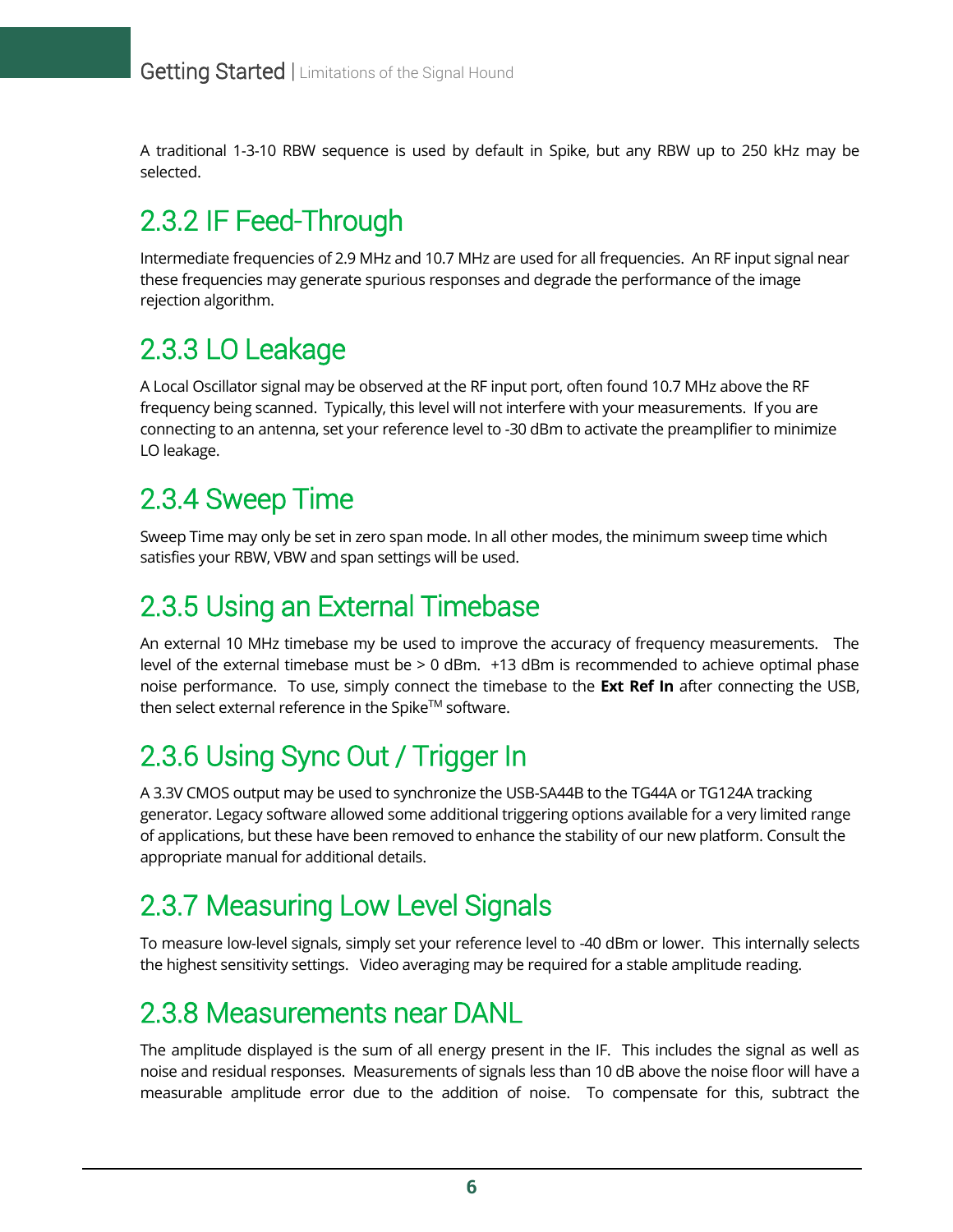amplitude with no signal present (the noise), in linear power units, from the amplitude with signal present, to calculate the signal level. Please note that the measurement uncertainty will increase from this process.

# <span id="page-10-0"></span>3 Theory of Operation

Learn about the internal blocks that make up the Signal Hound

The Signal Hound is built around a narrow-band IF-to-bits receiver with a maximum bandwidth of 250 KHz. It receives up to 2 Megabytes of I/Q data each second, which it processes into a trace. To bring you a low cost, compact spectrum analyzer, we used high-level RF integrated circuits. The block diagram, below, illustrates the major elements of the design. Image rejection is accomplished by mixing high side and low side (sometimes with separate IF frequencies), then masking together the results.



**Figure 5: Simplified Block Diagram**

### 3.1.1 Operating Modes

- I/Q streaming: This is used for real-time mode (frequency domain) and zero span mode (time domain). In this mode, the USB-SA44B continuously mixes a fixed LO frequency with the RF input and streams the data to the PC or laptop for processing.
- Narrowband Sweep: This mode is used for spans of 200 kHz or less. In this mode, a fixed, predetermined amount of I/Q data is captured at two distinct combinations of LO and IF frequencies, then combined into a single trace for display. There are minimal restrictions on RBW.
- Midrange Sweep: For spans of 201 kHz to 99 MHz with a start frequency above 16 MHz, the firmware captures between 256 and 65,536 I/Q samples at each 200 kHz step, allowing RBW / VBW settings of 30 Hz to 250 kHz.
- Wide Sweep: For all other spans, the firmware captures 256 I/Q samples at each 200 kHz step, meaning RBW and VBW must be 6.5 kHz or higher.
- Broadband Sweep: 5 MHz RBW, only available above 200 MHz start frequency. Rapidly sweeps across the spectrum, to find a strong signal quickly. Certain RF frequencies may produce spurious responses in this mode, and amplitude accuracy is reduced.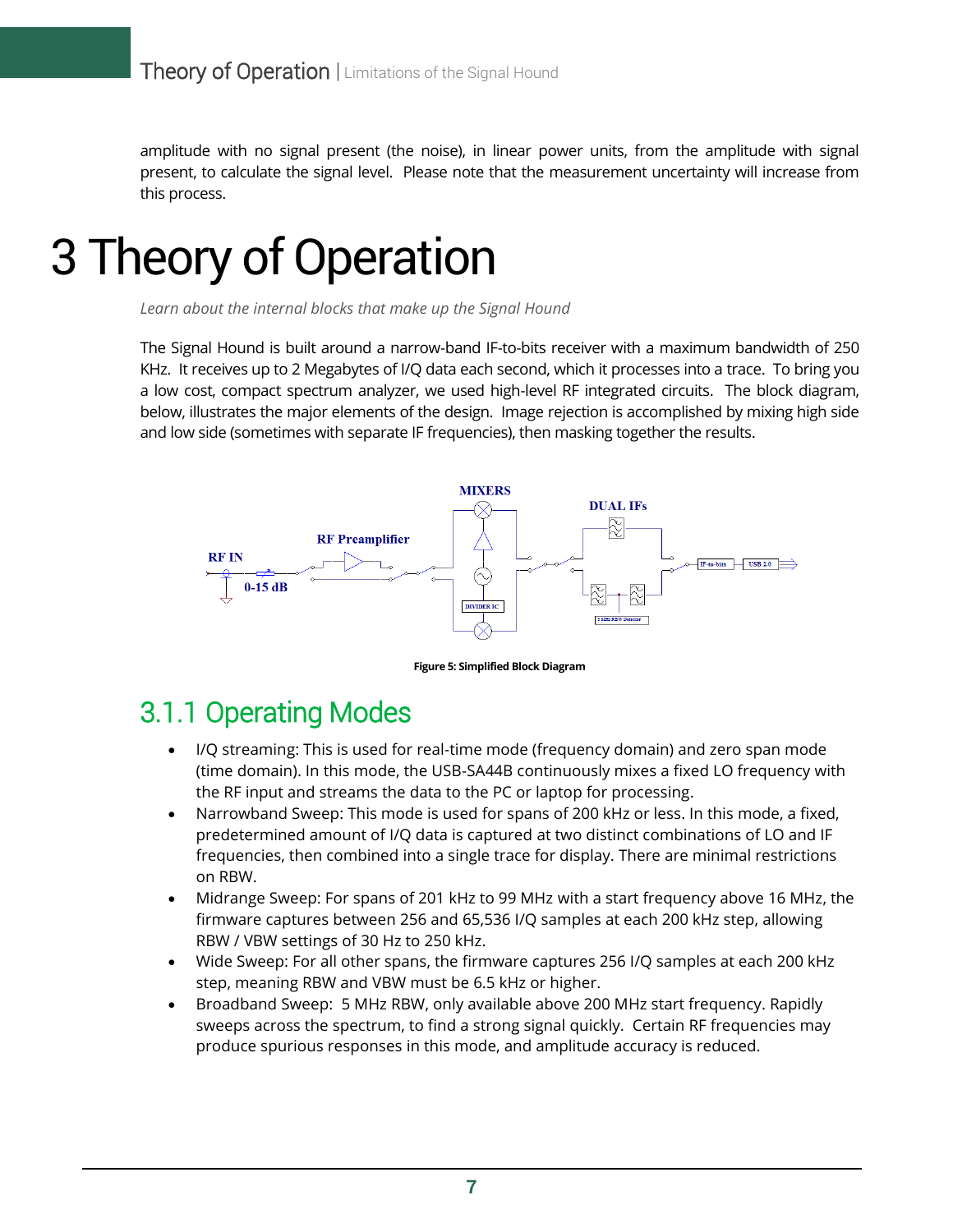### 3.1.2 Reducing Spurious and Residual Responses

Certain RF frequencies may produce small spurious and/or residual responses. To verify a displayed signal, center it and step the span from 1 MHz down to 100 KHz. If it is not present in both spans, it was likely a spurious mixing artifact or a harmonic from a system clock. To avoid known residual responses at multiples of the primary system clocks, a secondary clock frequency is selected for some frequencies when span is 200 KHz or less.

The mixers can typically operate with up to +0 dBm input, but keeping the input level –25 dBm or lower will greatly improve linearity, reducing harmonic and spurious mixing products. You can accomplish this in software by setting your reference level 15-20 dB above your actual input level.

### 3.1.3 IF-to-Bits Receiver

The IF-to-bits receiver has three gain ranges. The gain range will be automatically selected based on attenuator settings and reference level to avoid IF ADC compression, which will greatly distort the data. The software should warn you if compression is occurring. If this happens, increase your reference level.

### 3.1.4 IF and RBW Selection

The I/Q data comes in over USB and is processed using an FFT with a custom Flat Top window based on the selected RBW. Software and firmware limitations only allow certain very low or very high RBWs for certain spans, to keep sweep speed and trace size reasonable. For example, an RBW of less than 30 Hz is only allowed for spans of 200 kHz or less, and the minimum RBW for spans of 100 MHz or more is 6.5 kHz. See the Spike™ manual for additional information. The available RBWs are a function of the span, since very large RBWs with a small span would result in a trace with only a few data points and a blocky appearance, and very small RBWs with a large span would result in a large data set that would be difficult to manage and process.

# <span id="page-11-0"></span>4 Troubleshooting

If you experience a problem with your Signal Hound, please try these troubleshooting techniques before contacting us:

#### **1) Your Signal Hound Is Not Sweeping Properly**

- **Try this first**: Close the Spike™ software. Unplug the USB cable and any external 10 MHz or trigger cables from the Signal Hound and wait 5 seconds. Plug the USB cable back in. Check that both ends of the USB cable are firmly seated and the Signal Hound LED is green. Launch the Spike™ Software. Try your sweep again.
- **Still not working?** Contact technical support at http://www.**[signalhound.com](http://www.signalhound.com/)**

#### **2) Your Signal Hound LED is off**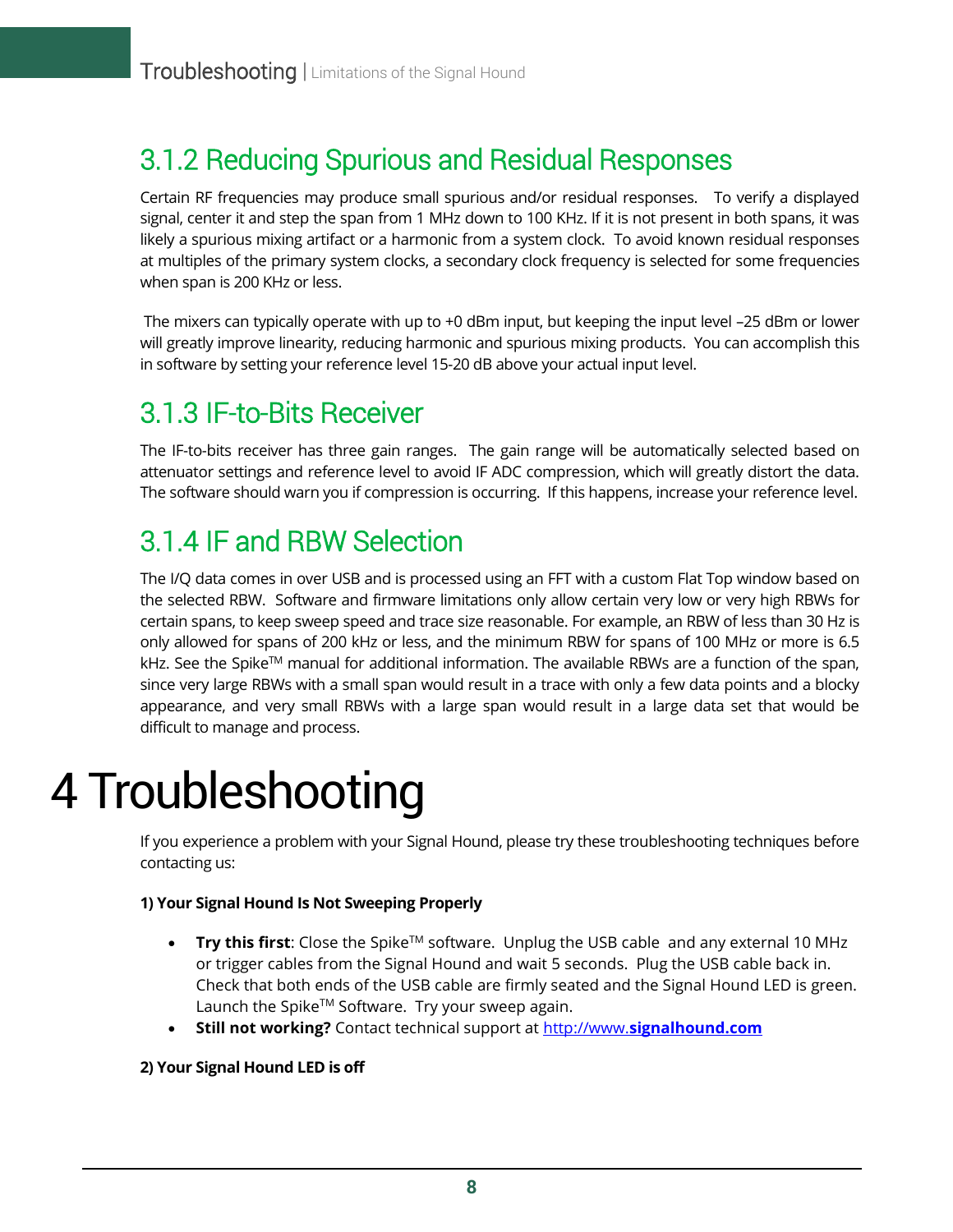- Make sure the USB cable is connected at both ends, your PC is on and the USB drivers are installed properly.
- Is your PC or laptop configured in low power mode? **The Signal Hound is a high-powered USB device and may be shut down in some power-saving configurations**. To remedy this, open your computer's Control Panel, and change your Power Options setting to High Performance.

#### **3) Your Signal Hound doesn't find a signal**

• Is it a swept or transient signal, a pulse or a rapidly modulated signal? If so, and you know the frequency of the signal, set up for a 200 KHz span or less, then turn "spur reject" off. This disables the image rejection algorithm which will reject data if it has moved or disappeared when the image is checked (it also allows the image frequency through, which is 21.4 MHz above the CENTER FREQ). You may also try **MAX HOLD** to capture transient signals.

#### **4) Your phase noise seems too high**

You may consider using a low phase noise external reference or contacting us about lower phase noise options. Be aware that the Signal Hound phase noise is noticably higher than a YIG-based spectrum analyzer, especially at higher frequencies.

#### **5) You receive a specific error code**

Error 1: Your Signal hound was not found on a USB port. Plug in your Signal Hound if it isn't already. If it is already plugged in, unplug it, reboot, re-install the USB driver, and/or try a different USB port.

Error 2-6: A USB communications error occurred. If multiple errors occur, close out of the software, unplug the Signal Hound, wait 5 seconds, plug it back in and try again. If you get a recurring error, please make a note of the error number, and e-mail or call tech support.

#### **6) General Advice to avoid problems**

- Use a DC block and limiter to protect your Signal Hound from DC voltages, ESD, and excess RF power. This is especially important when connecting to antrennas or unknown signals.
- Do not overpower the Signal Hound.

# <span id="page-12-0"></span>5 Calibration and Adjustment

Contact Signal Hound for more information regarding calibration services, or our free calibration software and required equipment.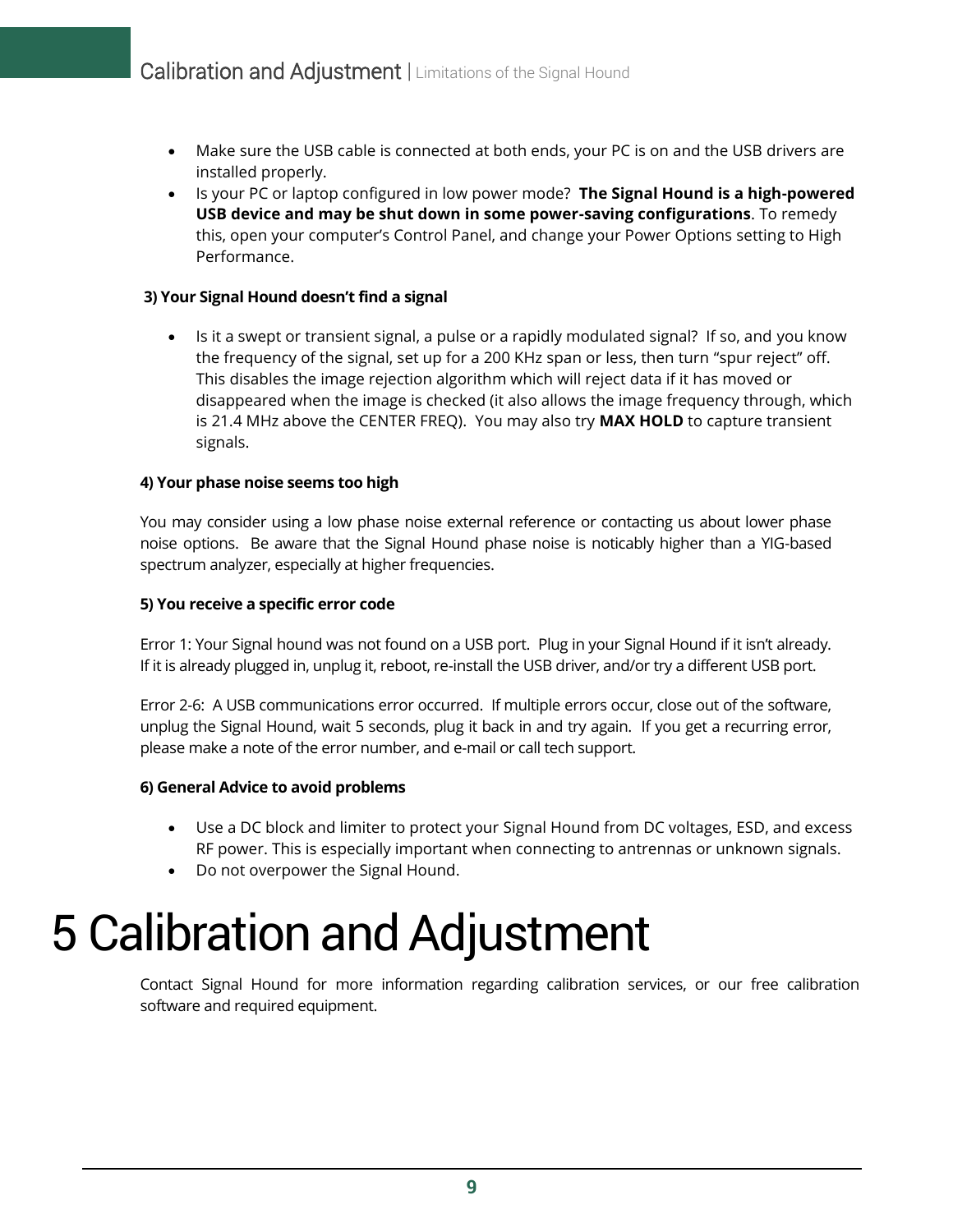# <span id="page-13-0"></span>6 Specifications

Unless otherwise stated, specifications are valid for an ambient temperature range of 0 to 70°C (or -40 to +85°C for option 1), image rejection on, amplitude of signal applied less than the reference level, and a supplied USB voltage to the device above 4.39V.

# 6.1 FREQUENCY

| <b>Frequency Range</b>            | 1 Hz to 4.4 GHz, Standard                                                                                                                                               |
|-----------------------------------|-------------------------------------------------------------------------------------------------------------------------------------------------------------------------|
|                                   | 100 kHz to 4.4 GHz AC-coupled, Option 3                                                                                                                                 |
| <b>Span Modes</b>                 | (Center Frequency + Span) or (Start + Stop Frequencies)                                                                                                                 |
| <b>Maximum Span</b>               | $4.4$ GHz                                                                                                                                                               |
| <b>Minimum Span</b>               | 10 Hz or Zero Span                                                                                                                                                      |
| Internal Frequency Reference      | $±1$ ppm                                                                                                                                                                |
| <b>Accuracy</b>                   | Note: For greater frequency accuracy connect to external 10 MHz<br>timebase (0 to $+20$ dBm)                                                                            |
| <b>Frequency Readout Accuracy</b> | reference error $\pm 1$ sample $(1)$                                                                                                                                    |
| <b>Marker Accuracy</b>            | reference error $\pm 1$ sample                                                                                                                                          |
| <b>Resolution Bandwidth</b>       | 0.1Hz to 250KHz and 5MH $z^{(2)}$                                                                                                                                       |
| <b>Spectral Purity</b>            | Residual FM, 3KHz Audio LPF, 15 KHz IF BW: [0.1 Hz + 4 Hz / GHz]<br>typical RMS FM (e.g. 2 GHz RF would have 8.1 Hz RMS FM).<br>Increasing IF BW increases residual FM. |
|                                   | Note 1: 1 sample represents approximately 40% of the selected<br><b>RBW</b>                                                                                             |
|                                   | <i>Note 2:</i> 5 MHz RBW accuracy not specified, and is available only in<br>legacy software.                                                                           |

### 6.2 AMPLITUDE (RBW ≤100KHZ)

| Range                                | 1dB Gain Compression to Displayed Average Noise Level (DANL) |
|--------------------------------------|--------------------------------------------------------------|
| <b>1dB Gain Compression</b>          | (attenuator set to 15dB, preamp off)                         |
|                                      | +16dBm Typical, 1Hz to 150MHz (100 kHz to 150 MHz, Option 3) |
|                                      | +19dBm Typical, 150MHz to 4.4GHz                             |
| <b>Displayed Average Noise Level</b> | 0dB input attenuation, 1Hz RBW                               |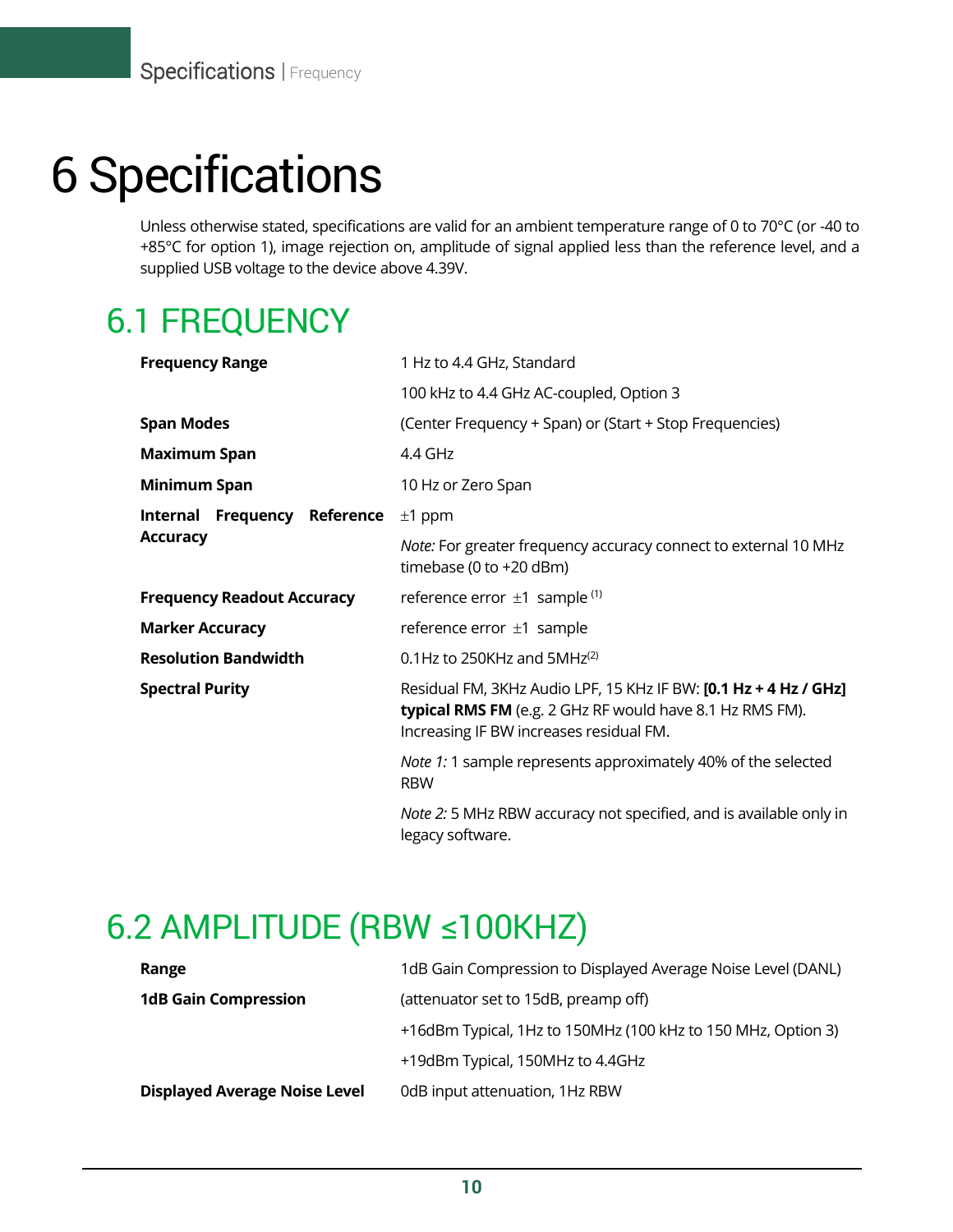| Frequency        | RF Preamp Off             | RF Preamp On |
|------------------|---------------------------|--------------|
| 10Hz             | -124 dBm $^{(1)}$         | <b>NA</b>    |
| 100Hz to 10KHz   | $-130$ dBm <sup>(1)</sup> | <b>NA</b>    |
| 10KHz to 500KHz  | $-142$ dBm <sup>(1)</sup> | <b>NA</b>    |
| 500KHz to 10MHz  | $-142$ dBm                | $-153$ dBm   |
| 10MHz to 100MHz  | $-148$ dBm                | $-161$ dBm   |
| 100MHz to 1GHz   | $-144$ dBm                | $-158$ dBm   |
| 1GHz to 2.6GHz   | $-139$ dBm                | $-151$ dBm   |
| 2.6GHz to 3.3GHz | $-135$ dBm                | $-151$ dBm   |
| 3.3GHz to 4.4GHz | $-128$ dBm                | $-134$ dBm   |

 **Note 1: Option 3 is unspecified below 100 kHz**

| Absolute Accuracy (Reference ±1.5dB<br>level ≤0 dBm)                    |                                                            |                                                       |
|-------------------------------------------------------------------------|------------------------------------------------------------|-------------------------------------------------------|
| Absolute Accuracy (0 dBm $\lt$ $\pm$ 2.0dB<br>Reference level ≤ 10 dBm) |                                                            |                                                       |
| <b>Relative Accuracy (Reference</b> $\pm 0.25$ dB<br>level ≤0 dBm)      |                                                            |                                                       |
| Maximum Safe Input Level +20dBm<br>(preamp off, 15 dB atten)            |                                                            |                                                       |
| <b>DC Volts</b>                                                         | $\leq \pm 0.2V$ absolute maximum ( $\pm 16VDC$ , option 3) |                                                       |
| <b>Residual</b><br>(Input)<br><b>Responses</b>                          | $< 80$ dBm <sup>1</sup>                                    |                                                       |
| terminated, ≤100 KHz span, 0 dB<br>atten, preamp on)                    | Note 1: Known residual responses at multiples of 10 MHz    |                                                       |
| Spurious Responses (≤100 KHz                                            | <-80 dBm typical                                           |                                                       |
| span, CW tone input)                                                    | set to 15 dB)                                              | Typical Maximum LO Feedthrough (preamp on, attenuator |
|                                                                         | 1Hz to 500KHz*                                             | $-70$ dBm                                             |
|                                                                         | 500KHz to 1GHz                                             | $-57$ dBm                                             |
|                                                                         | 1GHz to 2.3GHz                                             | -47dBm                                                |
|                                                                         | 2.3GHz to 2.6GHz                                           | $-40$ dBm                                             |
|                                                                         | 2.6GHz to 3.0GHz                                           | $-27$ dBm                                             |
|                                                                         | 3.0GHz to 4.4GHz                                           | $-35$ dBm                                             |

 **\*RF Preamp Off and Internal input Attenuator on any setting**

### 6.3 SWEEP

**Zero Span Sweep Time 0.1 ms to**  $\pm$  0.1% **10 sec**

All other sweeps times are estimates reported after sweep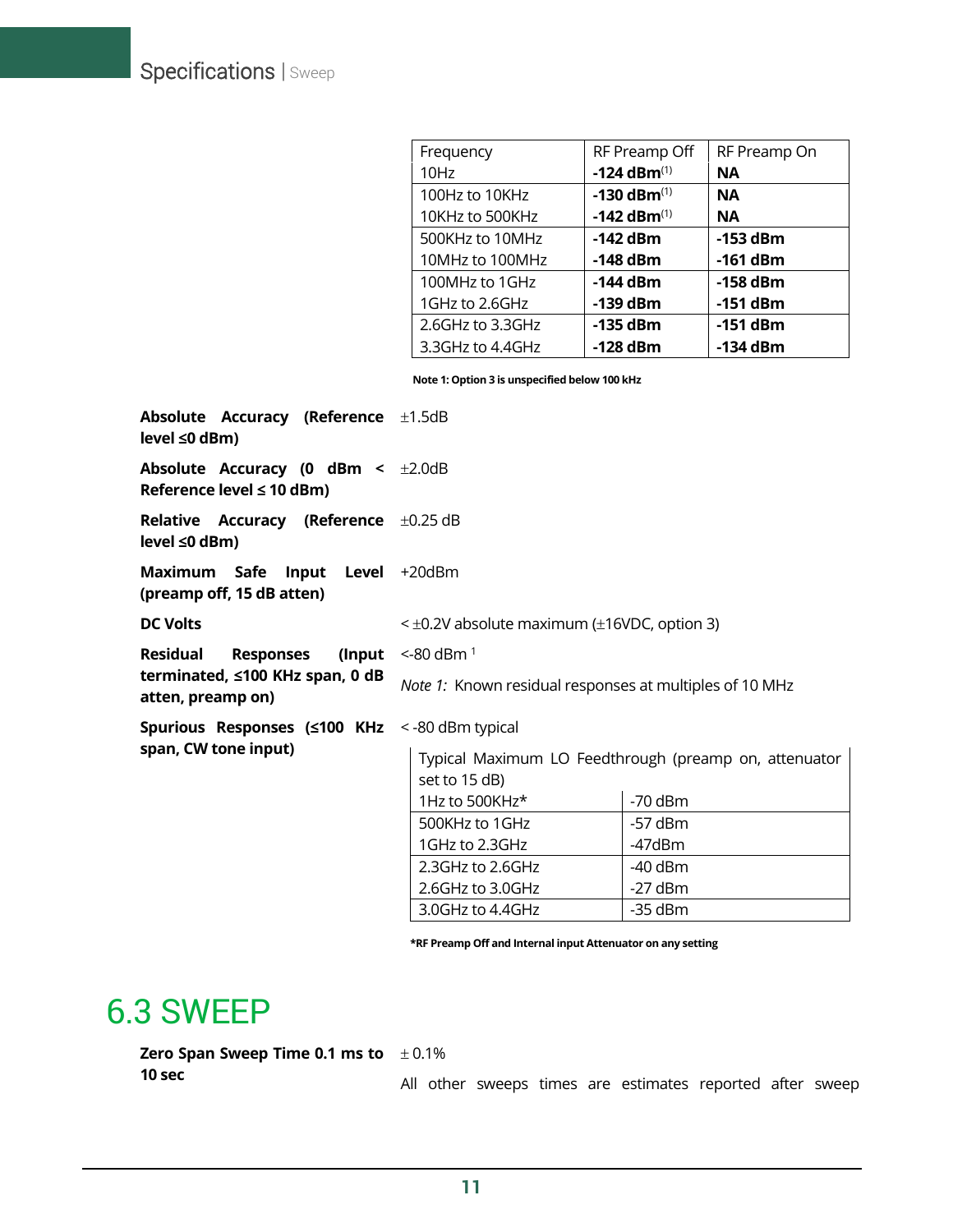|                            | completes.                        |
|----------------------------|-----------------------------------|
| <b>Maximum sample rate</b> | 486K/sec                          |
| <b>Sweep Trigger</b>       | free run, single, video, external |
| <b>External Trigger</b>    | 3.3V CMOS/TTL input               |

## 6.4 MEASURING RECEIVER

| <b>FM Accuracy</b>                                                    | $±1\%$ typical                                                             |
|-----------------------------------------------------------------------|----------------------------------------------------------------------------|
| <b>AM Accuracy</b>                                                    | $±1\%$ typical                                                             |
| Synchronous Level Detector (15<br><b>KHz IF BW, timebases locked)</b> | 100 KHz to 1 GHz +0 dBm to -125 dBm after 10 min warmup<br>$\pm 0.25$ dB   |
|                                                                       | 1 GHz to 4.4 GHz +0 dBm to -115 dBm after 10 min warmup<br>$\pm 0.25$ dB   |
| Average Level Detector, 15 KHz<br><b>IF BW</b>                        | 100 KHz to 4.4 GHz +0 dBm to -70 dBm after 10 min warmup,<br>$\pm 0.25$ dB |
| <b>Maximum IF Bandwidth</b>                                           | 240 KHz                                                                    |
| <b>Audio Filters</b>                                                  | Low Pass: Digital Windowed Sinc, selectable cutoff                         |
|                                                                       | Band Pass: Available in version 2.xx legacy software only                  |
| <b>Maximum sample rate</b>                                            | 486K/sec                                                                   |

## 6.5 INPUTS AND OUTPUTS

| <b>BNC External Timebase</b> | (10 MHz input)     |
|------------------------------|--------------------|
| <b>BNC Shared</b>            | Self Test Output   |
|                              | $\bullet$ SYNC Out |

• Sweep Trigger In *(legacy software only)*

**SMA RF Input**

## 6.6 ENVIRONMENT

**Operating Temperature** 0 to +70 °C (std), -40 to +85 °C (option 1)

# 6.7 CALIBRATION

Test with factory calibration software to verify that USB-SA44B is operating within tolerance. Recommended calibration interval is 1 year at 20°C to 25°C.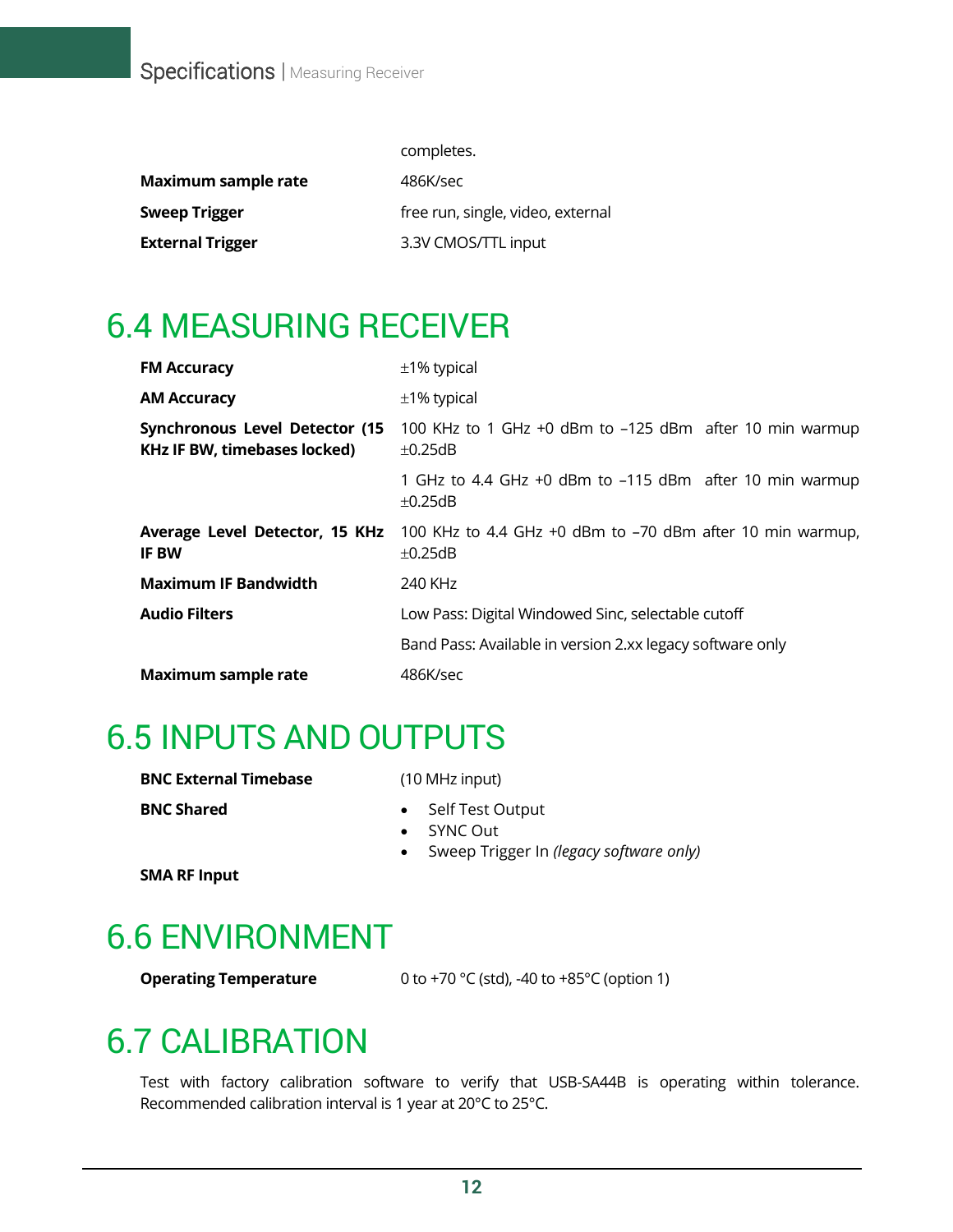## 6.8 ADJUSTMENTS

Factory adjustment software shall be used to generate new calibration constants when USB-SA44B will not pass calibration. Temperature correction data is generated only at time of manufacture.

# 6.9 OPTIONAL ACCESSORIES

- 1. 20dB Fixed Attenuator, Mini Circuits Part # **VAT-20+**
- 2. DC Block, Mini Circuits Part # **BLK-89+**
- 3. SMA(m) to BNC(f) Adapter, Mini Circuits part# SM-BF50+
- 4. 3GHz RF Probe, p/n P-20A (made by Auburn Technology, (www.auburntec.com)

## 6.10 FCC COMPLIANCE

This device is exempt from FCC Certification under 47 CFR Part 15.103(c).

# 6.11 CE COMPLIANCE

This device complies with the Class B limits of CISPR 11 and all relevant requirements of EN 61326-1: 2006.

# <span id="page-16-0"></span>7 Warranty and Disclaimer

#### **© 2017 Signal Hound. All rights reserved.**

Reproduction, adaptation, or translation without prior written permission is prohibited, except as allowed under the copyright laws.

# 7.1 WARRANTY

The information contained in this manual is subject to change without notice. Signal Hound makes no warranty of any kind with regard to this material, including, but not limited to, the implied warranties or merchantability and fitness for a particular purpose.

Signal Hound shall not be liable for errors contained herein or for incidental or consequential damages in connection with the furnishing, performance, or use of this material. This Signal Hound product has a warranty against defects in material and workmanship for a period of two years from date of shipment. During the warranty period, Signal Hound will, at its option, either repair or replace products that prove to be defective.